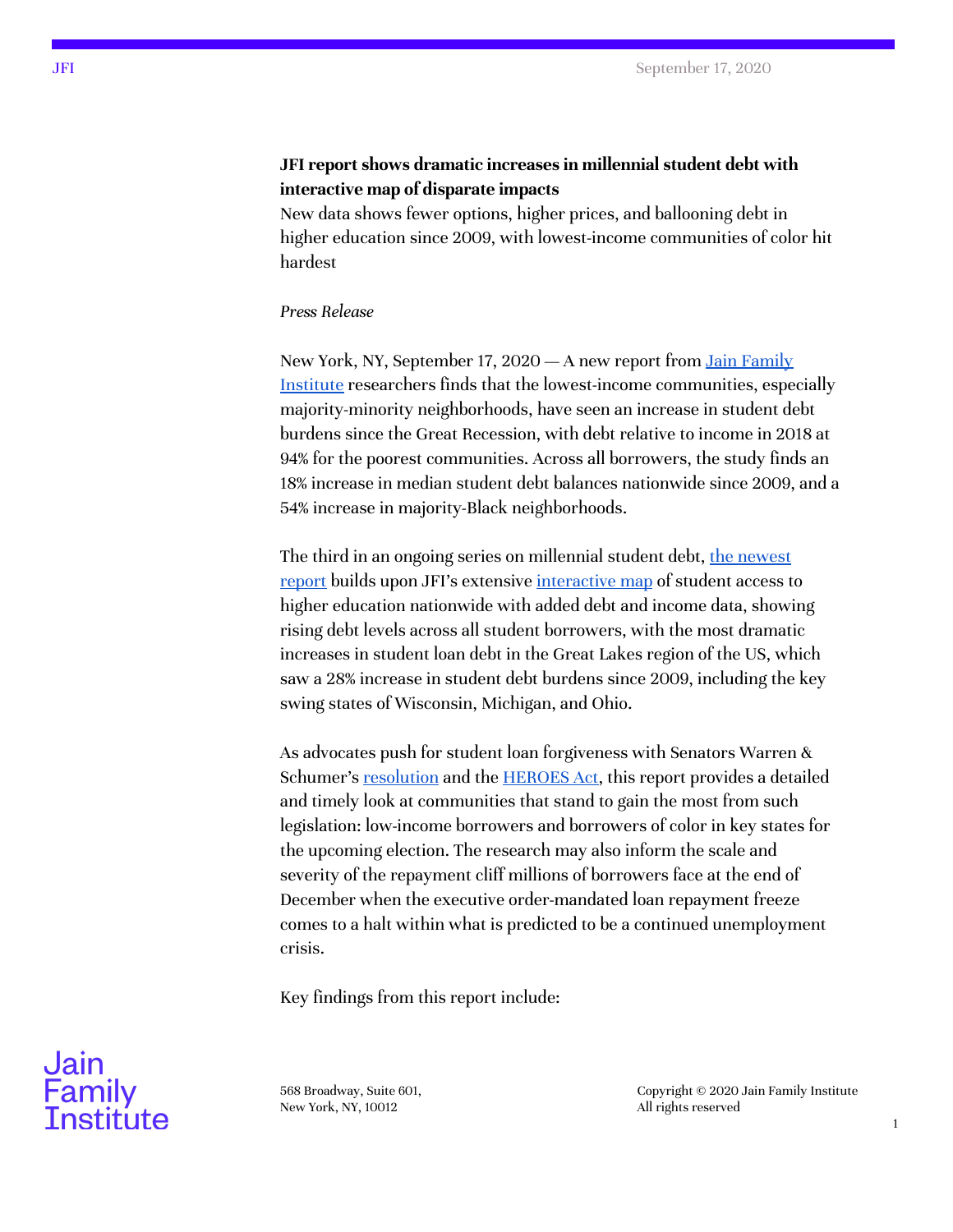- A 54% increase in median student debt for majority-Black zip codes since 2009, with nationwide increases at 18%
- Between 2009 and 2018, the lowest income zip codes saw debt burdens relative to income increase from 56% to 94%; the richest zip codes saw relative debt burdens increase from 32% to 42%
- Areas with a greater number of for-profits than public schools experience higher median student loan balances, and majority Black neighborhoods where for-profits outnumber publics saw the highest median debt balances: \$19,485
- The average total balance for young adults with at least one student loan in 2019 increased by 23% since 2009, to reach \$34,389; the median total loan balance owed was \$18,727
- Michigan, Wisconsin, Pennsylvania, and Ohio saw median student debt grow by over 26% between 2009 and 2019; these four states also had median debt among majority-Black zip codes rise by over 68%, whereas the nation as a whole saw majority-Black zip codes' median debt increase by 54%
- The portion of total borrowers owing over \$50,000 increased from 15% to 20% from 2009 to 2019; 80% of borrowers would be debt-free with a \$50,000 debt forgiveness plan

The report is authored by JFI Lead Researcher in Higher Education, [Laura](https://www.jainfamilyinstitute.org/about-us/people/laura-beamer/) [Beamer,](https://www.jainfamilyinstitute.org/about-us/people/laura-beamer/) with research support from Marshall [Steinbaum,](https://www.jainfamilyinstitute.org/about-us/people/marshall-steinbaum/) [Francis](https://www.jainfamilyinstitute.org/about-us/people/francis-tseng/) Tseng, and **[Eduard](https://www.jainfamilyinstitute.org/about-us/people/eduard-eddie-nilaj/) Nilaj**. Read the last report [here.](https://phenomenalworld.org/analysis/the-geography-and-cost-of-higher-education-post-2008) Upcoming analysis will examine trends in loan repayment, Census tract-level trends in student debt, and misleading representations of price among post-secondary institutions nationwide.

While multiple other studies have documented the disproportionately high student debt burdens among Black, Hispanic, and low-income students using samples from one graduation year, exclusively 4-year colleges, or fewer variables relevant to student debt, this report combines a uniquely comprehensive dataset of student debt among 18 to 35 year-olds with overlapping contextual data on vital elements of postsecondary access: income, geographic access and location, age and race. This analysis and the



568 Broadway, Suite 601, New York, NY, 10012

Copyright © 2020 Jain Family Institute All rights reserved